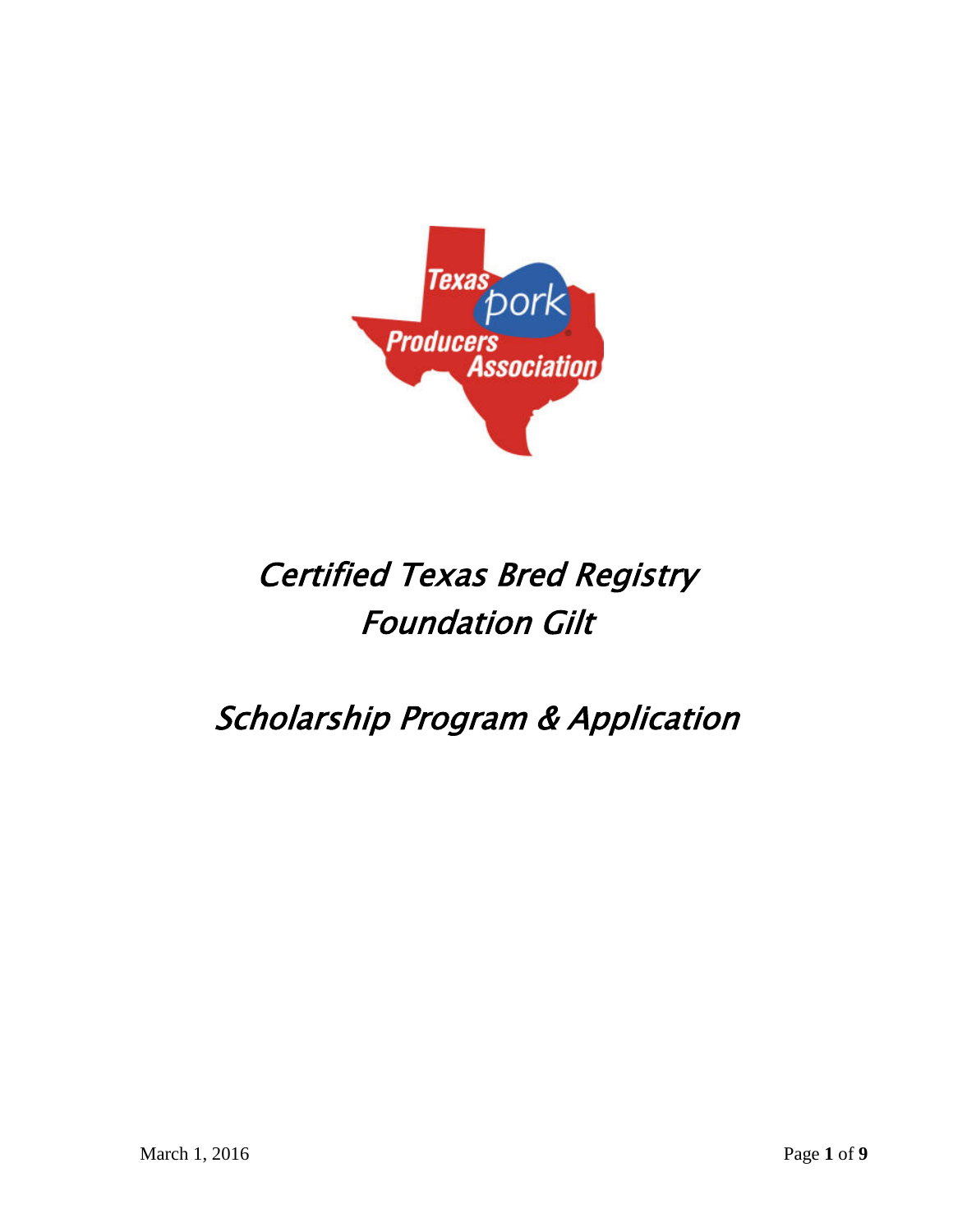#### *Texas Pork Producers Association Foundation Gilt Scholarship/Production Grant*

The purpose of the TPPA Foundation Gilt Scholarship/Production Grant Program is to provide financial assistance to the most capable and deserving Texas FFA  $\&$  4-H members that have exhibited Certified Texas Bred Registry (CTBR) Barrows and Gilts as a youth project program.

The TPPA Foundation Gilt Scholarship/Production Grant Program is funded with proceeds from the sale of the CTBR's Foundation Gilt during the CTBR's Texas Stars Gilt Sale during the San Angelo Livestock Show. The amount of the award will be determined by the TPPA's CTBR Committee. Association membership shares a strong commitment in recognizing youth that have been involved in raising and exhibiting CTBR Barrows and Gilts and have developed this award program to reward those exhibitors that have chosen to pursue a college degree or continue their involvement in swine production.

Eligible applications will be reviewed and the recipient(s) will be determined by the TPPA's CTBR Committee. Awards will be of two distinct types, Scholarship or Production Grant. The scholarship/production grant will be funded at a minimum of \$2,500.

*Scholarship Award –* Funds will be sent to the financial aid officer of the recipient's chosen college or university. These funds are to reimburse the college or university for the student's tuition and/or fees in the amount not to exceed the total specific sum. The balance of the scholarship may be used to defray other legitimate expenses incidental to college attendance.

*Production Grant* – Production grant funds will be used to defray the recipient's cost of swine production related expenses as determined the production plan submitted by the applicant. *(Separate Application)*

Criteria used in selecting recipient(s) will include (1) scholarship or academic achievement, (2) FFA or 4-H achievement, (3) FFA or 4-H project programs, (4) CTBR Barrow and/or Gilt participations, (5) AST, CEA, and TPPA member recommendations, **for Production Grant Applicants Only,** (6) Applications for the Production Grant must be accompanied by the applicant's history of past production and plan for future production.

#### *COMPLETED APPLICATIONS MUST BE MAILED TO THE TEXAS PORK PRODUCERS ASSOCIATION, 151-A KIRKHAM CIRCLE, KYLE TX 78640 AND BE POSTMARKED NO LATER THAN April 15, 2016.*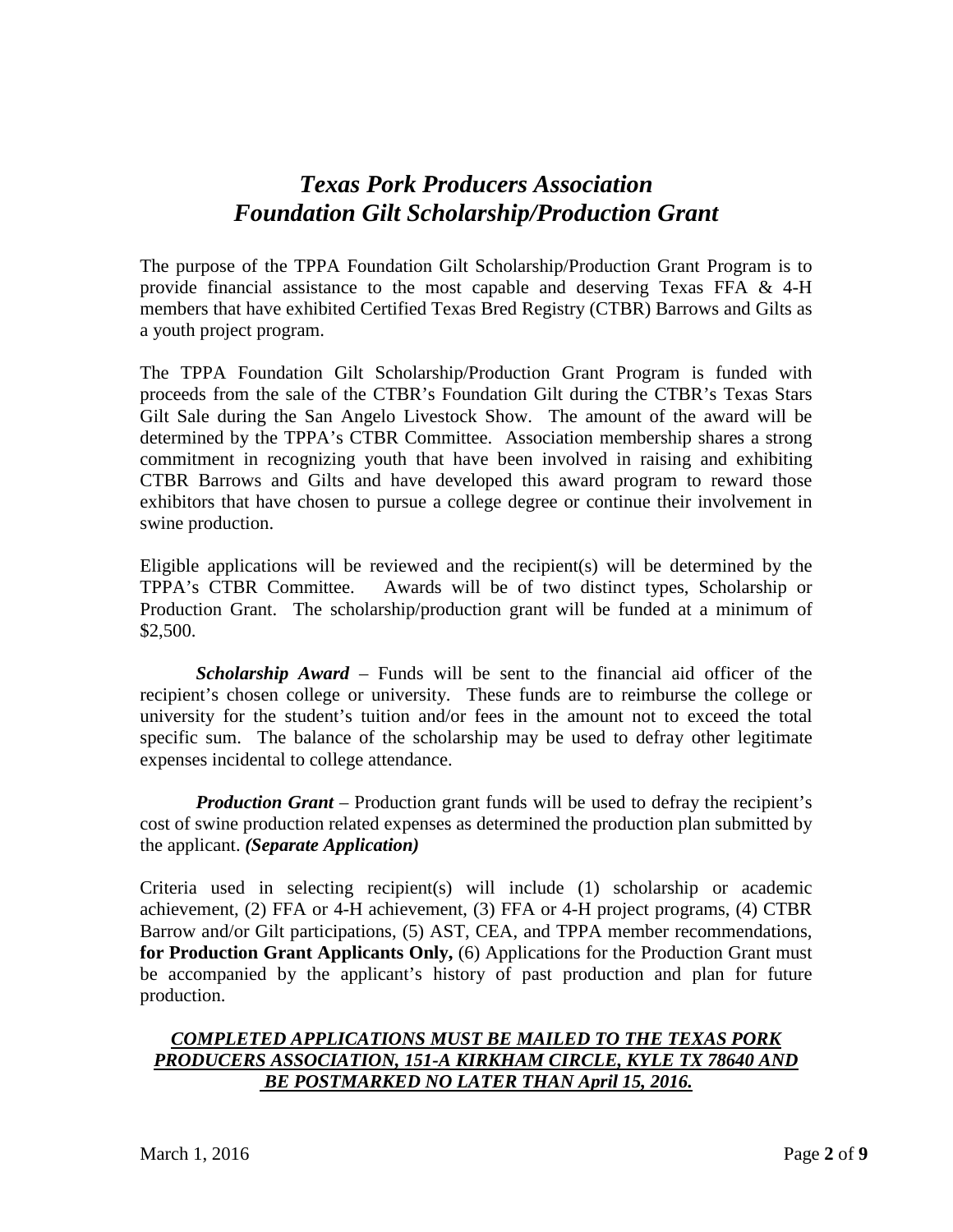## *Texas Pork Producers Association Foundation Gilt Scholarship Eligibility and Requirements*

- 1. To be eligible to apply for a TPPA Foundation Gilt Scholarship an applicant must:
	- A. Be an active Texas FFA or 4-H member.
	- B. Be a current graduating senior.
	- C. Submit the most current TPPA Foundation Gilt Scholarship Application.
	- D. Have exhibited CTBR barrows and/or gilts during their FFA or 4-H career.
	- E. Have applied, been accepted by and will be attending a Texas college or university.
		- a. Applicants that will be attending an out of state Jr. College will be considered for selection, in the event that the applicant is selected to receive the award the TPPA Foundation Gilt Scholarship funds will only be awarded when the recipient provides the necessary documentation to the TPPA Office to support their enrollment in a Texas college or university.
	- F. Have PQA+ or Quality Counts Certification.
- 2. The TPPA Foundation Gilt Scholarship Application must:
	- A. Have all application pages completed.
	- B. Be typewritten, except for signatures.
	- C. Contain all requested signatures.
	- D. Contain no supplemental pages that are not requested.
	- E. Be accompanied by the student's official transcript for the first three and onehalf (3.5) years, which is signed by a school records official (principal, counselor, registrar, etc.) and certified with a school seal.
	- F. Be accompanied by letters of recommendation from the applicants' AST or CEA and a CTBR Breeder.
- 3. The TPPA reserves the right to verify identity and validity of all applicants and applications.

#### *COMPLETED APPLICATIONS MUST BE MAILED TO THE TEXAS PORK PRODUCERS ASSOCIATION, 151-A KIRKHAM CIRCLE, KYLE TX 78640 AND BE POSTMARKED NO LATER THAN April 15, 2016.*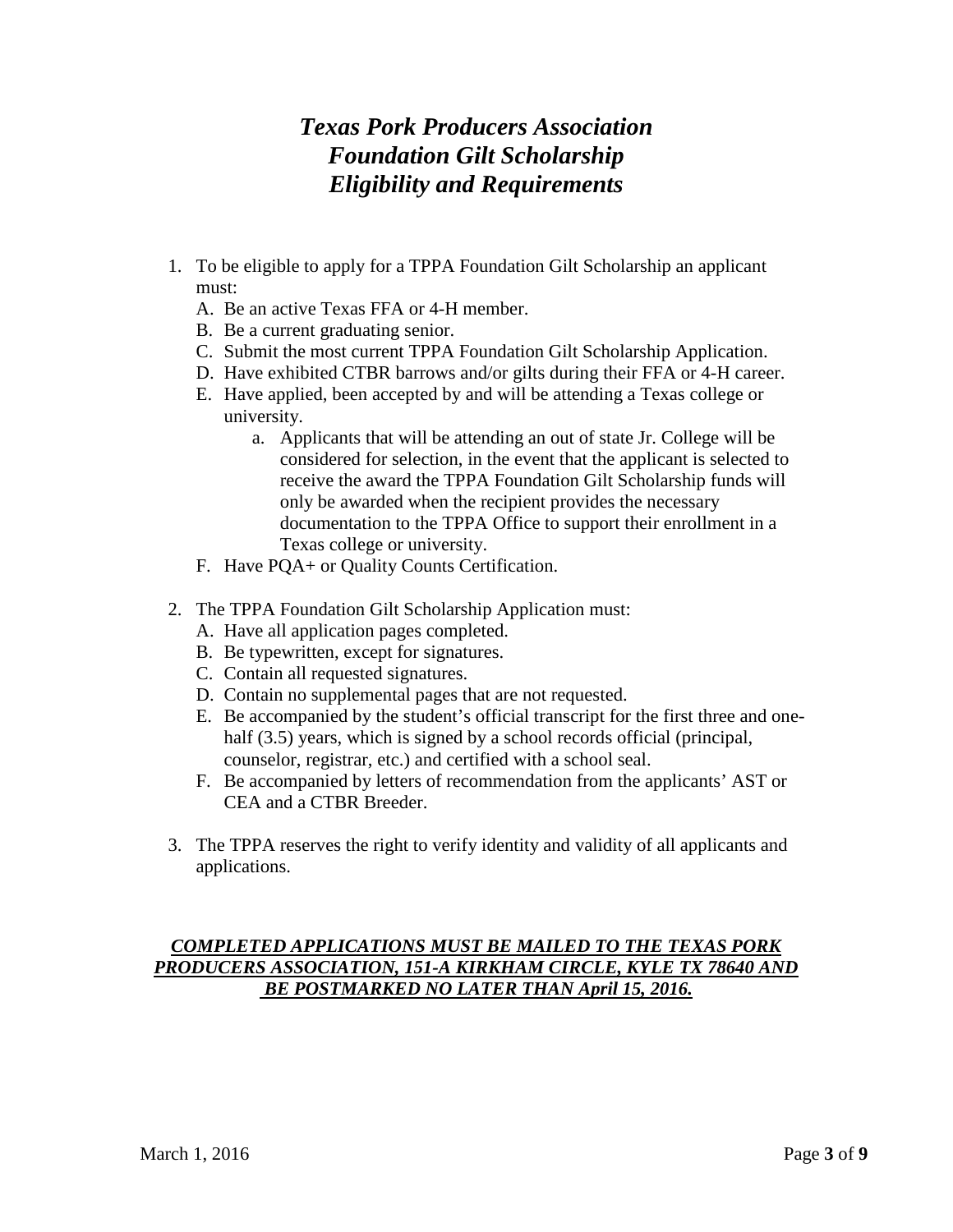#### **I. GENERAL INFORMATION**

|                  | (First Name)                                                                     |                                   | (Middle Initial)            | (Last Name)                     |  |  |
|------------------|----------------------------------------------------------------------------------|-----------------------------------|-----------------------------|---------------------------------|--|--|
|                  |                                                                                  |                                   |                             |                                 |  |  |
|                  | (Age)                                                                            | (Date of Birth)                   |                             |                                 |  |  |
|                  | 3. Phone Contacts:                                                               |                                   |                             |                                 |  |  |
|                  |                                                                                  | Home (Area Code-Number)           |                             | Mobile/Other (Area Code-Number) |  |  |
|                  | 4. E-mail Contact:                                                               |                                   |                             |                                 |  |  |
|                  |                                                                                  | Best e-mail contact (name@domain) |                             |                                 |  |  |
| 5. Home Address: |                                                                                  |                                   |                             |                                 |  |  |
|                  |                                                                                  |                                   | (Street, Route, Box Number) |                                 |  |  |
|                  |                                                                                  |                                   |                             |                                 |  |  |
|                  |                                                                                  | (City)                            | (County)                    | (State)<br>(Zip Code)           |  |  |
|                  |                                                                                  |                                   |                             |                                 |  |  |
|                  |                                                                                  |                                   |                             |                                 |  |  |
|                  |                                                                                  |                                   |                             |                                 |  |  |
|                  |                                                                                  |                                   | (Street, Route, Box Number) |                                 |  |  |
|                  |                                                                                  |                                   | (City, State and Zip Code)  |                                 |  |  |
|                  | 9. Have you been accepted for admission to a college or university? ____________ |                                   |                             |                                 |  |  |
|                  |                                                                                  |                                   |                             |                                 |  |  |
|                  | 10. If yes, at which college or university?                                      |                                   |                             |                                 |  |  |
|                  | 11. If not already accepted, have you applied for admission?                     |                                   |                             |                                 |  |  |
|                  |                                                                                  |                                   |                             |                                 |  |  |
|                  |                                                                                  |                                   |                             |                                 |  |  |
|                  |                                                                                  |                                   |                             |                                 |  |  |
|                  |                                                                                  |                                   |                             | Month/Day/Year                  |  |  |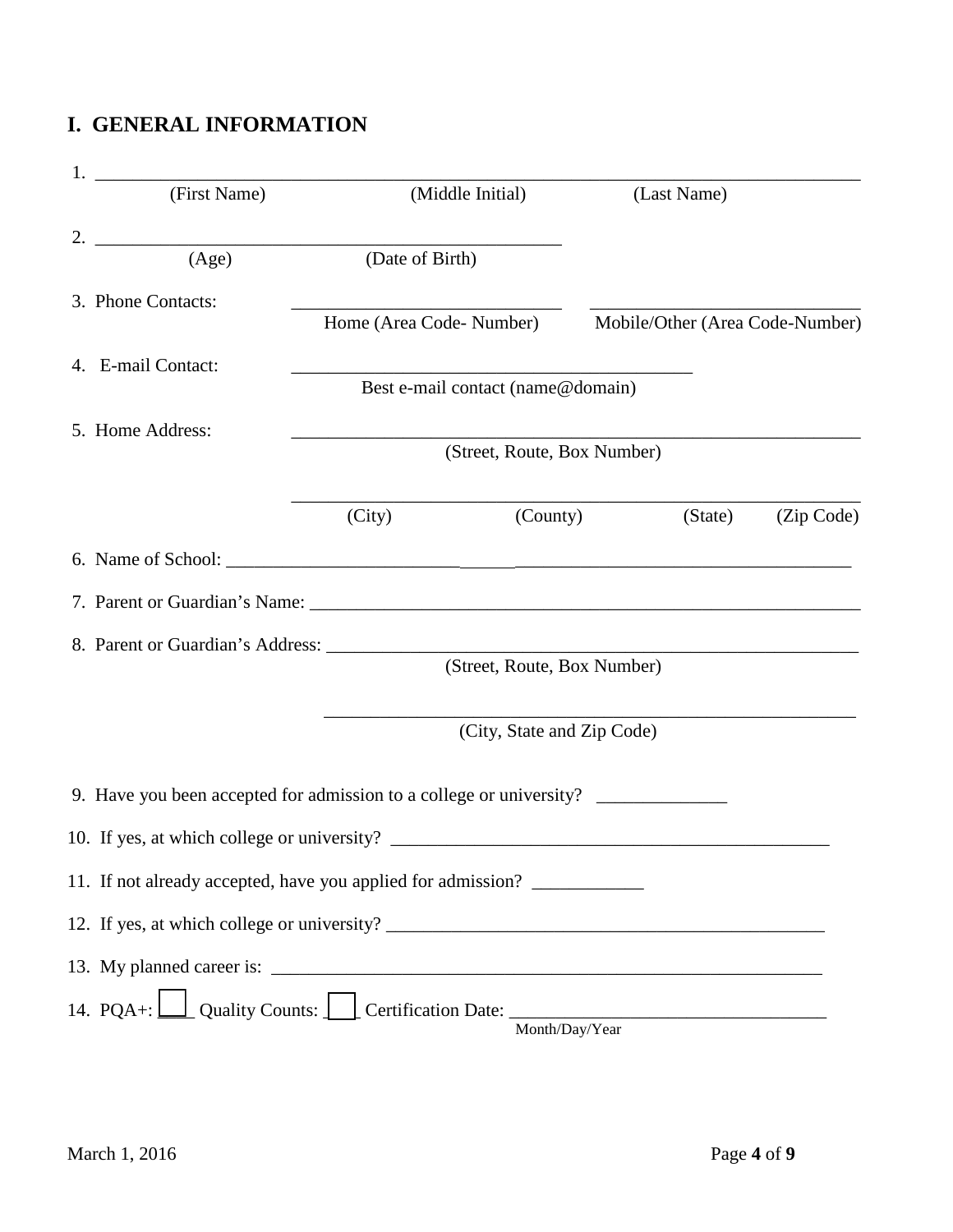| Year | Office or Committee Responsibility | Length of Service |
|------|------------------------------------|-------------------|
|      |                                    |                   |
|      |                                    |                   |
|      |                                    |                   |
|      |                                    |                   |
|      |                                    |                   |
|      |                                    |                   |
|      |                                    |                   |
|      |                                    |                   |
|      |                                    |                   |
|      |                                    |                   |
|      |                                    |                   |
|      |                                    |                   |
|      |                                    |                   |
|      |                                    |                   |
|      |                                    |                   |
|      |                                    |                   |

A. Leadership Positions – List FFA & 4-H Offices and Committee Responsibilities

B. Participation in FFA or 4-H Activities – List team participations, leadership development activities, meetings, conferences and other activities participated in as an individual or as a member of a team. List each activity only once:

| Activity | <b>Highest Level of Participation</b> | Years of<br>Participation |
|----------|---------------------------------------|---------------------------|
|          |                                       |                           |
|          |                                       |                           |
|          |                                       |                           |
|          |                                       |                           |
|          |                                       |                           |
|          |                                       |                           |
|          |                                       |                           |
|          |                                       |                           |
|          |                                       |                           |
|          |                                       |                           |
|          |                                       |                           |
|          |                                       |                           |
|          |                                       |                           |
|          |                                       |                           |
|          |                                       |                           |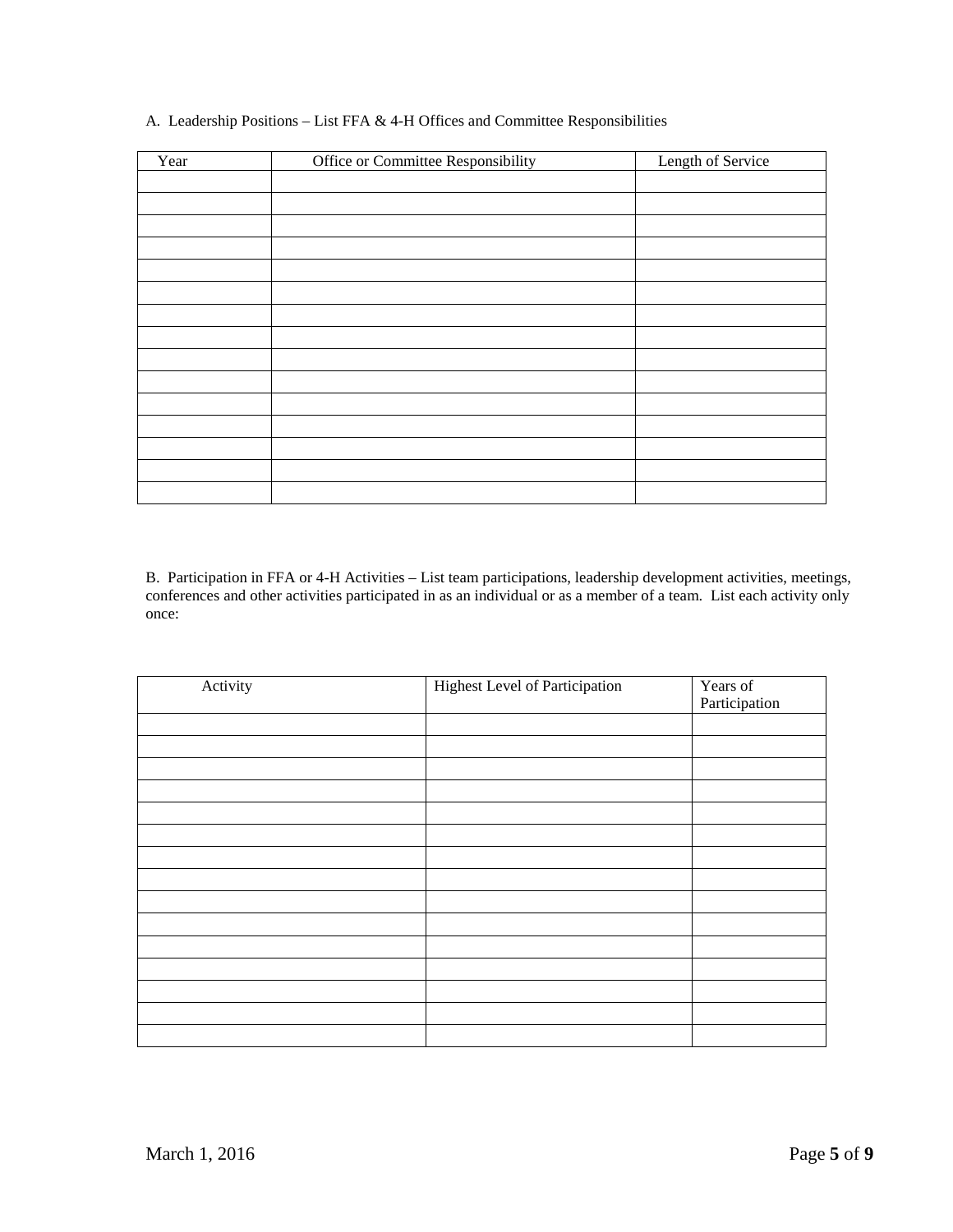C. Livestock Show Participations – List the livestock shows in which you exhibited CTBR Barrows or Gilts. Include the name of the CTBR breeder for each animal exhibited. List only livestock shows that participate in the CTBR awards program. (State Fair of Texas, Fort Worth, San Antonio, San Angelo CTBR Gilt & Barrow, and Houston Livestock Shows)

| Year | <b>Livestock Show</b> | Breeder/City |
|------|-----------------------|--------------|
|      |                       |              |
|      |                       |              |
|      |                       |              |
|      |                       |              |
|      |                       |              |
|      |                       |              |
|      |                       |              |
|      |                       |              |
|      |                       |              |
|      |                       |              |
|      |                       |              |
|      |                       |              |
|      |                       |              |
|      |                       |              |
|      |                       |              |
|      |                       |              |
|      |                       |              |
|      |                       |              |
|      |                       |              |
|      |                       |              |
|      |                       |              |
|      |                       |              |
|      |                       |              |
|      |                       |              |
|      |                       |              |
|      |                       |              |
|      |                       |              |
|      |                       |              |
|      |                       |              |
|      |                       |              |
|      |                       |              |
|      |                       |              |
|      |                       |              |
|      |                       |              |
|      |                       |              |
|      |                       |              |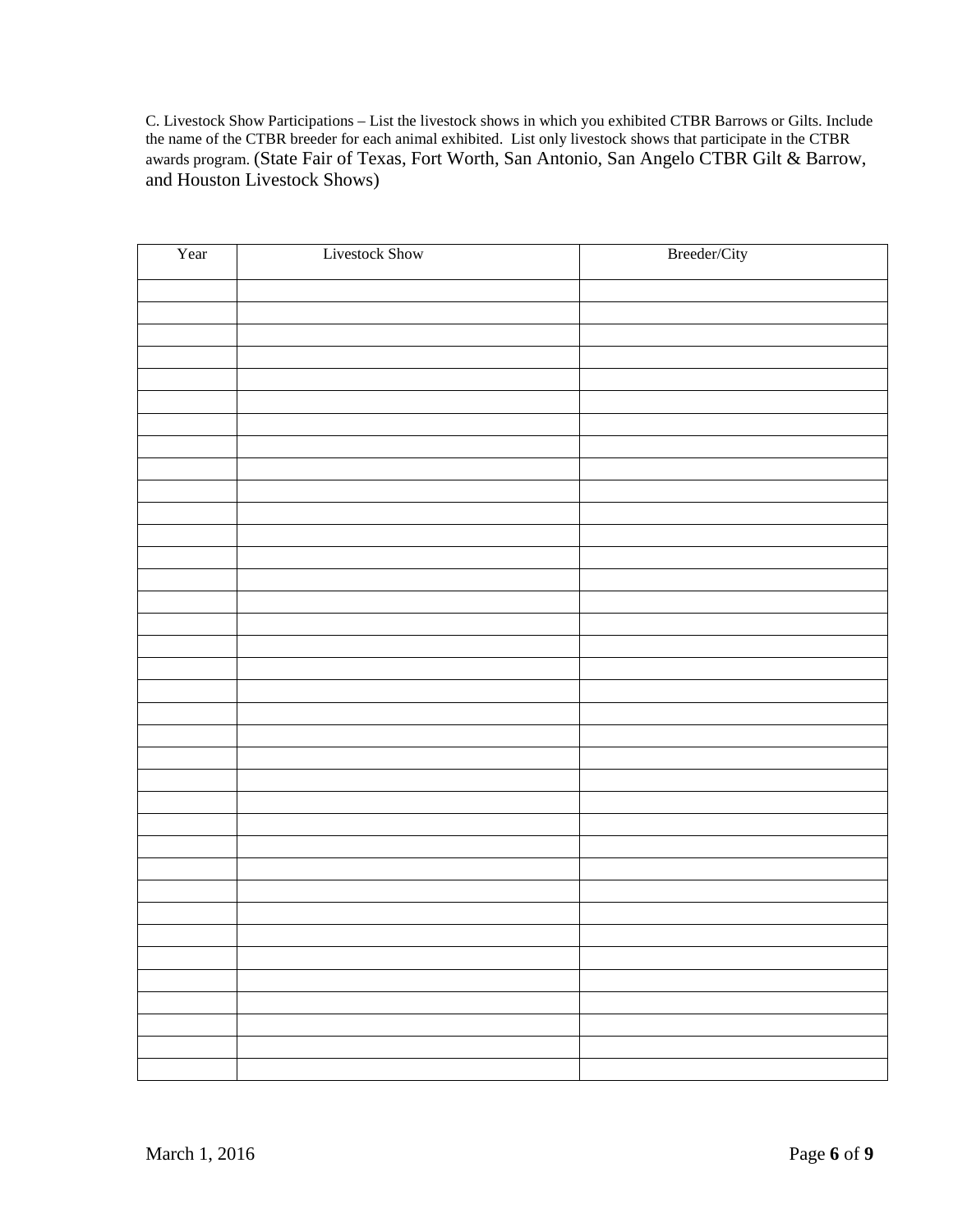D. School and Community Activities – List clubs, organizations, memberships in breed associations, community service activities and other activities that you are currently involved in or have participated in the past. List each activity only once.

| Activity | Highest Level of Participation | Years of Participation |
|----------|--------------------------------|------------------------|
|          |                                |                        |
|          |                                |                        |
|          |                                |                        |
|          |                                |                        |
|          |                                |                        |
|          |                                |                        |
|          |                                |                        |
|          |                                |                        |
|          |                                |                        |
|          |                                |                        |
|          |                                |                        |
|          |                                |                        |
|          |                                |                        |
|          |                                |                        |
|          |                                |                        |

E. FFA and 4-H Honors Received – List awards, recognitions, honors received as a result of FFA or 4-H Membership.

| Year | Honor. Award. Or Recognition | Level |
|------|------------------------------|-------|
|      |                              |       |
|      |                              |       |
|      |                              |       |
|      |                              |       |
|      |                              |       |
|      |                              |       |
|      |                              |       |
|      |                              |       |
|      |                              |       |
|      |                              |       |
|      |                              |       |
|      |                              |       |
|      |                              |       |
|      |                              |       |
|      |                              |       |
|      |                              |       |
|      |                              |       |
|      |                              |       |
|      |                              |       |
|      |                              |       |
|      |                              |       |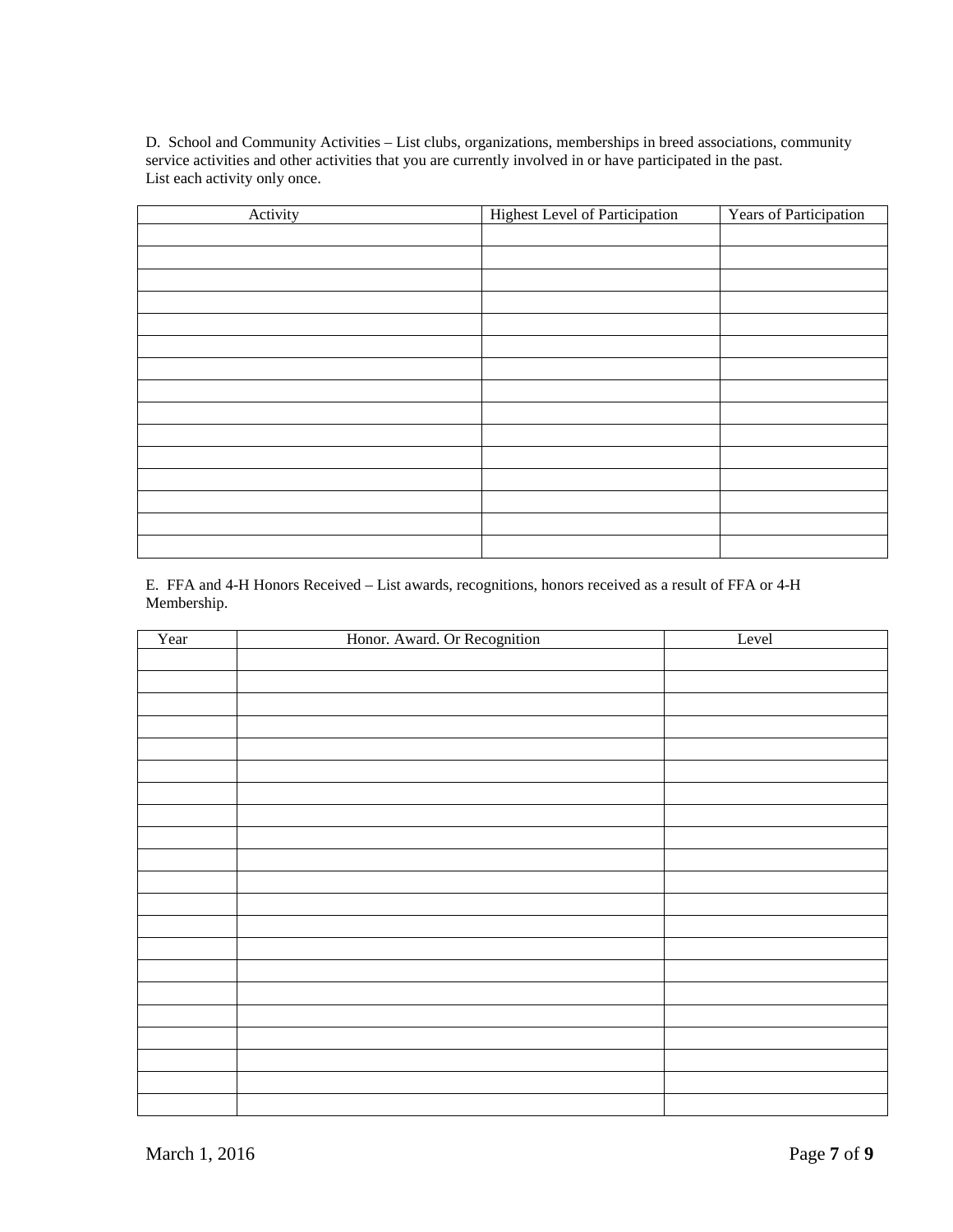F. FFA and 4-H Swine Project Program - List the size and scope of your swine project program. Types of programs will include but are not limited to show projects, breeding projects and market projects. List programs separately by years:

| Year | Type of Program | Size or Scope |
|------|-----------------|---------------|
|      |                 |               |
|      |                 |               |
|      |                 |               |
|      |                 |               |
|      |                 |               |
|      |                 |               |
|      |                 |               |
|      |                 |               |
|      |                 |               |
|      |                 |               |
|      |                 |               |
|      |                 |               |
|      |                 |               |
|      |                 |               |
|      |                 |               |
|      |                 |               |
|      |                 |               |
|      |                 |               |
|      |                 |               |
|      |                 |               |
|      |                 |               |
|      |                 |               |
|      |                 |               |
|      |                 |               |
|      |                 |               |
|      |                 |               |
|      |                 |               |
|      |                 |               |
|      |                 |               |
|      |                 |               |
|      |                 |               |
|      |                 |               |
|      |                 |               |
|      |                 |               |
|      |                 |               |
|      |                 |               |
|      |                 |               |
|      |                 |               |